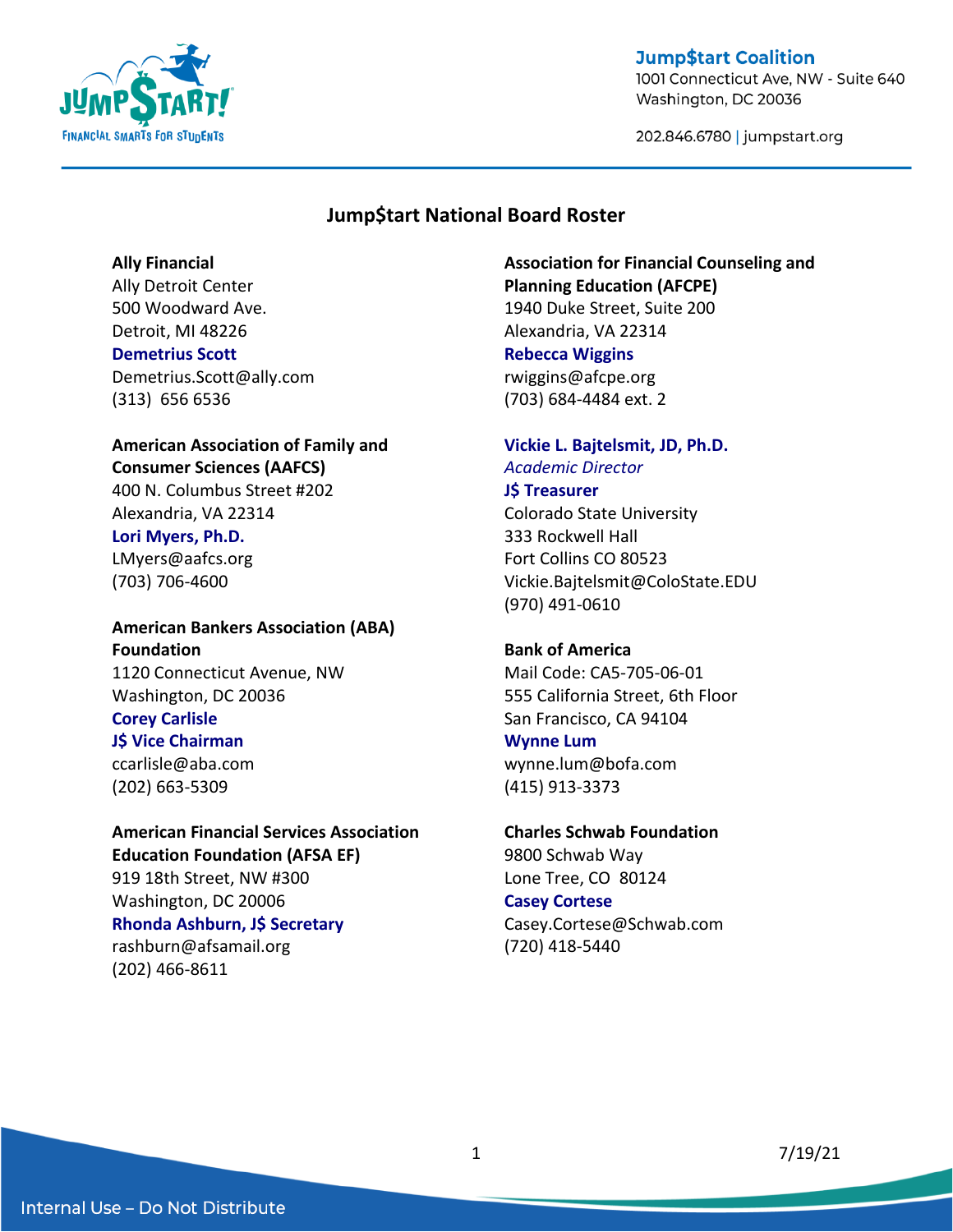

1001 Connecticut Ave, NW - Suite 640 Washington, DC 20036

202.846.6780 | jumpstart.org

#### **J. Michael Collins, Ph.D.**

#### *Academic Director*

University of Wisconsin-Madison Center for Financial Security 4208 Nancy Nicholas Hall Madison, WI 53706 jmcollins@wisc.edu (608) 616-0369

## **Conference of State Bank Supervisors (CSBS)**

1129 20th Street NW, 9th Floor Washington, DC 20036-3403 **John Ryan** jryan@csbs.org (202) 728-5724

### **Council for Economic Education**

122 East 42nd Street, Suite 2600 New York, NY 10168 **Nan J. Morrison** njmorrison@councilforeconed.org (212) 827-36120

### **EverFi** 2300 N Street NW Suite 500 Washington, DC 20037

**Ray Martinez** ray@everfi.com (202) 550-5945

**Experian** 701 Experian Parkway Allen, TX 75013 **Rod Griffin** Rod.griffin@experian.com (972) 390-3528

#### **Federal Deposit Insurance Corporation**

3501 Fairfax Drive, Room Ch-11040 Arlington, VA 2226-3500 **Elizabeth Ortiz**, *ex officio* ElOrtiz@FDIC.gov (202) 898-6593

**Federal Reserve Board**

Eccles Building B-2120, 20th & C. Streets, NW Washington, DC 20551 **Laura Milner Shipley**, *ex officio* laura.milner@frb.gov (202) 452-3312

### **Federal Trade Commission**

600 Pennsylvania Ave, NW Washington, DC 20580 **Colleen P. Tressler** ctressler@ftc.gov (202) 326-2368

### **Fidelity Investments**

1 Spartan Way Merrimack, NH **Christina Cuzzi** Christina.Cuzzi@fmr.com (603) 716-5204

#### **FINRA**

1735 K Street, NW Washington, DC 20006 **Gerri Walsh** Geraldine.Walsh@finra.org (202) 728-8348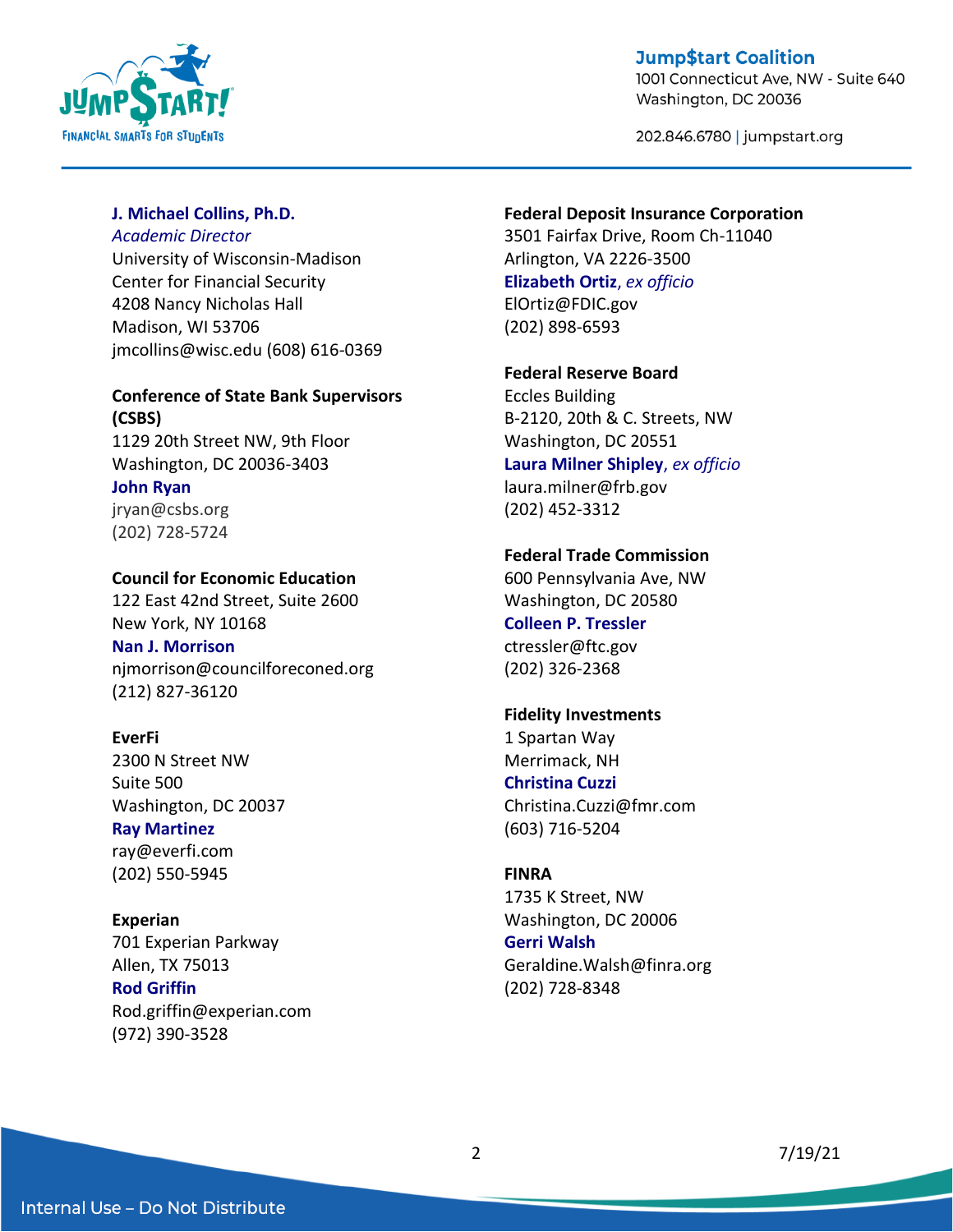

1001 Connecticut Ave, NW - Suite 640 Washington, DC 20036

202.846.6780 | jumpstart.org

#### **Intuit**

7535 Torrey Santa Fe Road San Diego, CA 92129

**Jared Davidove** Jared Davidove@intuit.com (858) 603-5488

#### **Land Grant University and Cooperative Extension System (USDA-NIFA)**

c/o University of Maryland Extension 1210 Symons Hall College Park, MD 20742

## **Jinhee Kim, Ph.D.**

jinkim@umd.edu (301) 405-6727

**MassMutual Foundation** 1295 State Street Springfield, MA 01111 **Dennis Duquette** DennisDuquette@MassMutual.com (413) 744-4056

**National Endowment for Financial Education (NEFE)** 1331 17th Street #1200 Denver, CO 80202 **Billy J. Hensley, Ph.D.** bjh@nefe.org

(303) 224-3505

### **North American Securities Administrators Association (NASAA)** 750 First Street NE #1140

Washington, DC 20002

### **Jeanne Hamrick**

jhamrick@nasaa.org (202) 737-0900 x111

#### **William E. Odom**, *Director Emeritus*

241 Lake Dale Avenue Lake City, SC 29560 (843) 394 8891

#### **SIFMA Foundation**

120 Broadway, 35th Floor New York, NY 10271 **Melanie Mortimer** mmortimer@sifma.org (212) 313-1238

## **Michael E. Staten**, *Academic Director,* **J\$ Chairman**

University of Arizona Forbes Hall, Room 211 PO Box 210036 Tucson, AZ 85721-0036 statenm@email.arizona.edu (520) 621-1932

#### **TransUnion**

555 West Adams Chicago, IL 60661

### **Julie Springer**

Julie.Springer@transunion.com (312) 985-3313

## **U.S. Securities and Exchange Commission (SEC)** 100 F Street NE

Washington, DC 20549 **Lori Schock**, *ex officio* schockl@sec.gov (202) 551-6398